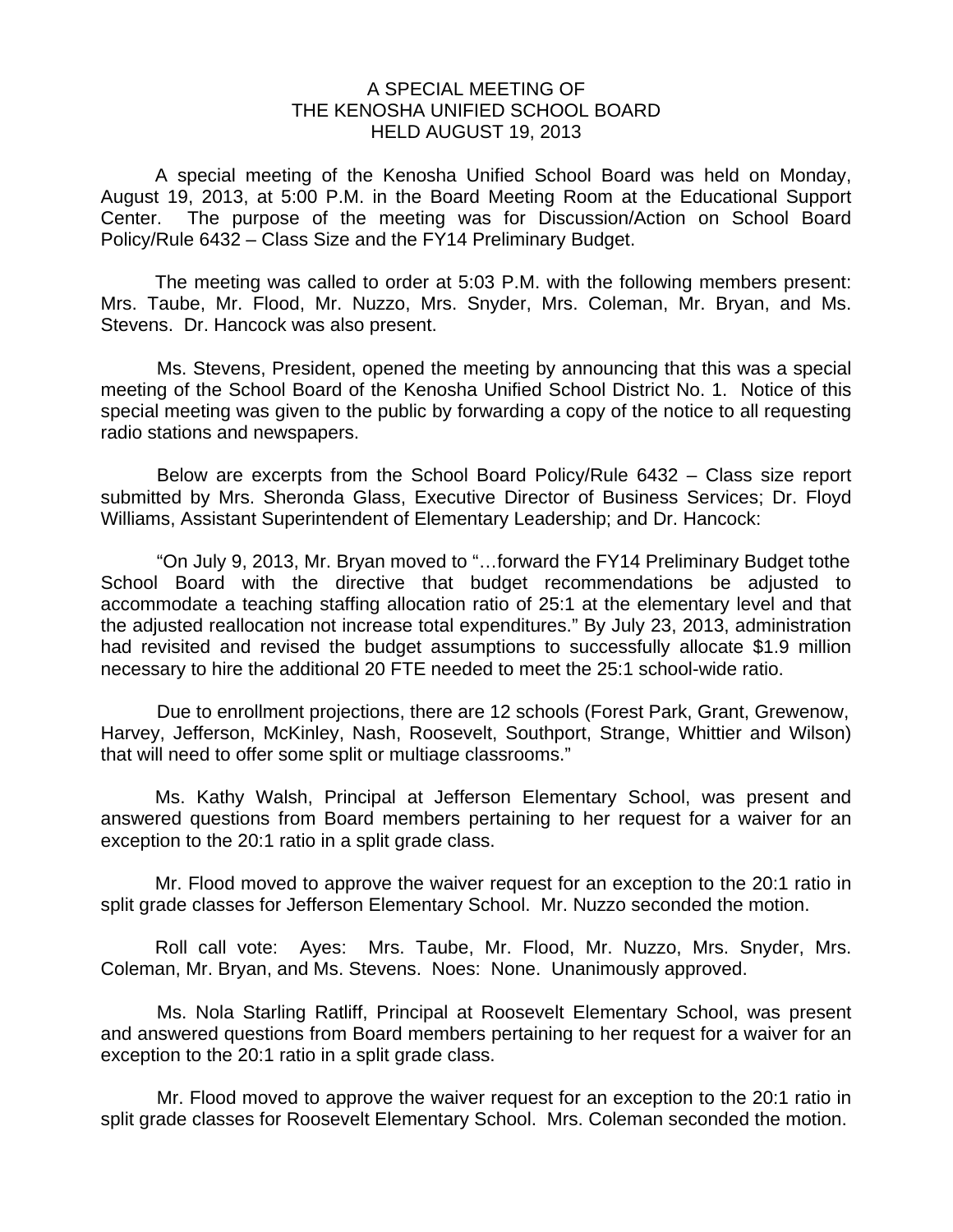Roll call vote: Ayes: Mrs. Taube, Mr. Flood, Mr. Nuzzo, Mrs. Snyder, Mrs. Coleman, Mr. Bryan, and Ms. Stevens. Noes: None. Unanimously approved.

 Mr. Jonathan Bar-Din, Principal at Curtis Strange Elementary School, was present and answered questions from Board members pertaining to his request for a waiver for an exception to the 20:1 ratio in a split grade class.

 Mr. Flood moved to approve the waiver request for an exception to the 20:1 ratio in split grade classes for Curtis Strange Elementary School. Mr. Nuzzo seconded the motion.

 Roll call vote: Ayes: Mrs. Taube, Mr. Flood, Mr. Nuzzo, Mrs. Snyder, Mrs. Coleman, Mr. Bryan, and Ms. Stevens. Noes: None. Unanimously approved.

 Mr. Martin Pitts, Principal at Nash Elementary School, was present and answered questions from Board members pertaining to his request for a waiver for an exception to the 20:1 ratio in a split grade class.

 Mr. Flood moved to approve the waiver request for an exception to the 20:1 ratio in split grade classes for Nash Elementary School. Mrs. Coleman seconded the motion.

 Roll call vote: Ayes: Mrs. Taube, Mr. Flood, Mr. Nuzzo, Mrs. Snyder, Mrs. Coleman, Mr. Bryan, and Ms. Stevens. Noes: None. Unanimously approved.

 Ms. Luanne Rohde, Principal at Forest Park Elementary School, was present and answered questions from Board members pertaining to her request for a waiver for an exception to the 20:1 ratio in a split grade class.

 Mrs. Coleman moved to approve the waiver request for an exception to the 20:1 ratio in split grade classes for Forest Park Elementary School. Mrs. Snyder seconded the motion.

 Roll call vote: Ayes: Mr. Nuzzo, Mrs. Snyder, Mrs. Coleman, and Ms. Stevens. Noes: Mrs. Taube, Mr. Flood, and Mr. Bryan. Motion carried.

 Mr. Shebaniah Muhammad, Principal at Grant Elementary School, was present and answered questions from Board members pertaining to his request for a waiver for an exception to the 20:1 ratio in a split grade class.

 Mrs. Snyder moved to approve the waiver request for an exception to the 20:1 ratio in split grade classes for Grant Elementary School. Mrs. Coleman seconded the motion.

 Roll call vote: Ayes: Mr. Nuzzo, Mrs. Snyder, Mrs. Coleman, Mr. Bryan, and Ms. Stevens. Noes: Mrs. Taube and Mr. Flood. Motion carried.

 Ms. Gay Voelz, Principal at Grewenow Elementary School, was present and answered questions from Board members pertaining to her request for a waiver for an exception to the 20:1 ratio in a split grade class.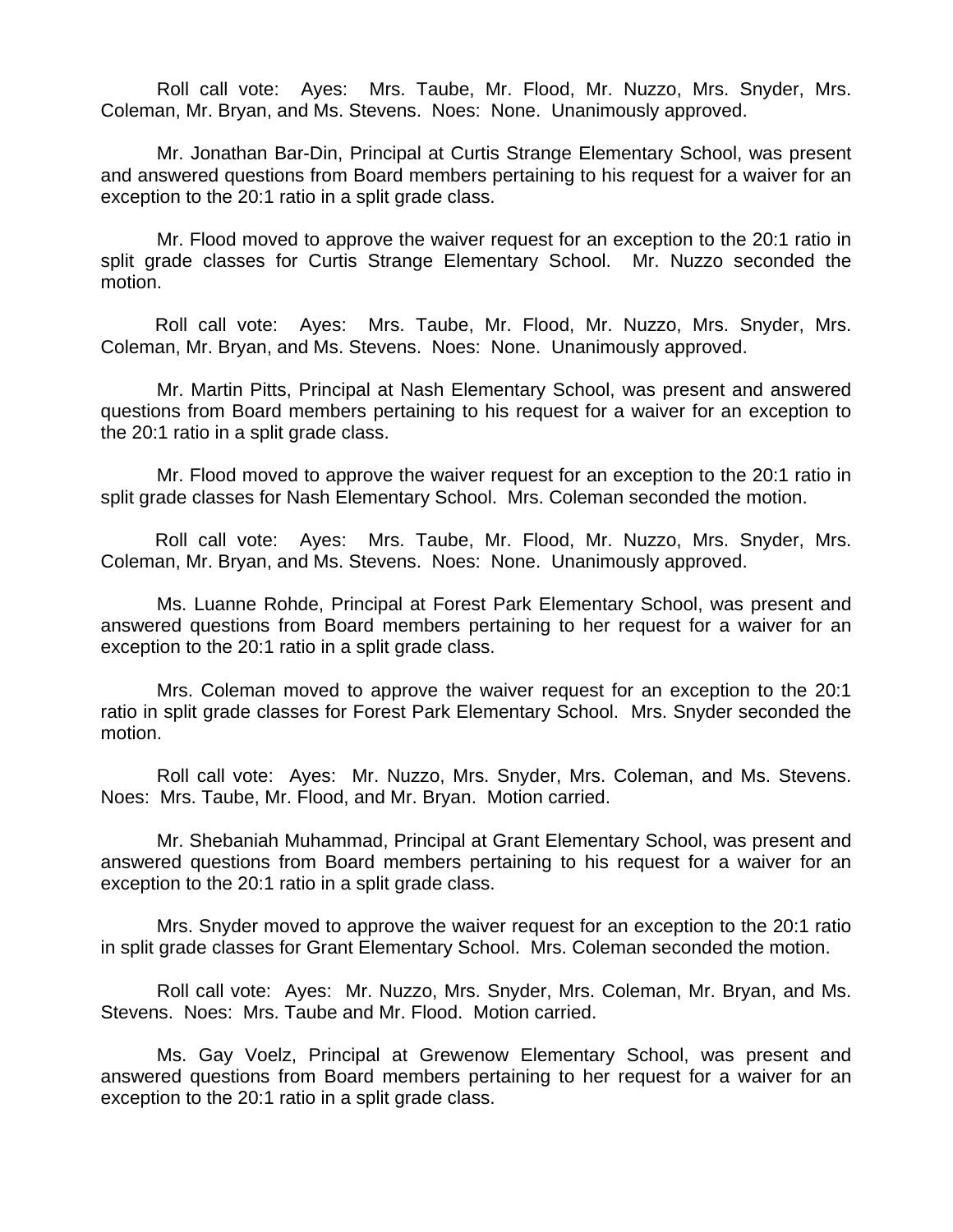Mrs. Snyder moved to approve the waiver request for an exception to the 20:1 ratio in split grade classes for Grewenow Elementary School. Mrs. Coleman seconded the motion.

 Roll call vote: Ayes: Mr. Nuzzo, Mrs. Snyder, Mrs. Coleman, Mr. Bryan, and Ms. Stevens. Noes: Mrs. Taube and Mr. Flood. Motion carried.

 Ms. Ursula Hamilton-Perry, Principal at Harvey Elementary School, was present and answered questions from Board members pertaining to her request for a waiver for an exception to the 20:1 ratio in a split grade class.

 Mrs. Snyder moved to approve the waiver request for an exception to the 20:1 ratio in split grade classes for Harvey Elementary School. Mrs. Coleman seconded the motion.

 Roll call vote: Ayes: Mr. Nuzzo, Mrs. Snyder, Mrs. Coleman, Mr. Bryan, and Ms. Stevens. Noes: Mrs. Taube and Mr. Flood. Motion carried.

 Ms. Jacqueline Mellott-Grajera, Principal at Southport Elementary School, was present and answered questions from Board members pertaining to her request for a waiver for an exception to the 20:1 ratio in a split grade class.

 Mr. Nuzzo moved to approve the waiver request for an exception to the 20:1 ratio in split grade classes for Southport Elementary School. Mrs. Coleman seconded the motion.

 Roll call vote: Ayes: Mr. Nuzzo and Mrs. Snyder. Noes: Mrs. Taube, Mr. Flood, Mrs. Coleman, Mr. Byran, and Ms. Stevens. Motion failed.

 Ms. Jolene Schneider, Principal at Whittier Elementary School, was present and answered questions from Board members pertaining to her request for a waiver for an exception to the 20:1 ratio in a split grade class.

 Mrs. Coleman moved to approve the waiver request for an exception to the 20:1 ratio in split grade classes for Whittier Elementary School. Mrs. Snyder seconded the motion.

 Roll call vote: Ayes: Mrs. Snyder, Mrs. Coleman, and Ms. Stevens. Noes: Mrs. Taube, Mr. Flood, Mr. Nuzzo, and Bryan. Motion failed.

 Ms. Yolanda Jackson-Lewis, Principal at Wilson Elementary School, was present and answered questions from Board members pertaining to her request for a waiver for an exception to the 20:1 ratio in a split grade class.

 Mrs. Coleman moved to approve the waiver request for an exception to the 20:1 ratio in split grade classes for Wilson Elementary School. Mr. Nuzzo seconded the motion.

 Roll call vote: Ayes: Mrs. Taube, Mr. Flood, Mr. Nuzzo, Mrs. Snyder, Mrs. Coleman, Mr. Bryan, and Ms. Stevens. Noes: None. Unanimously approved.